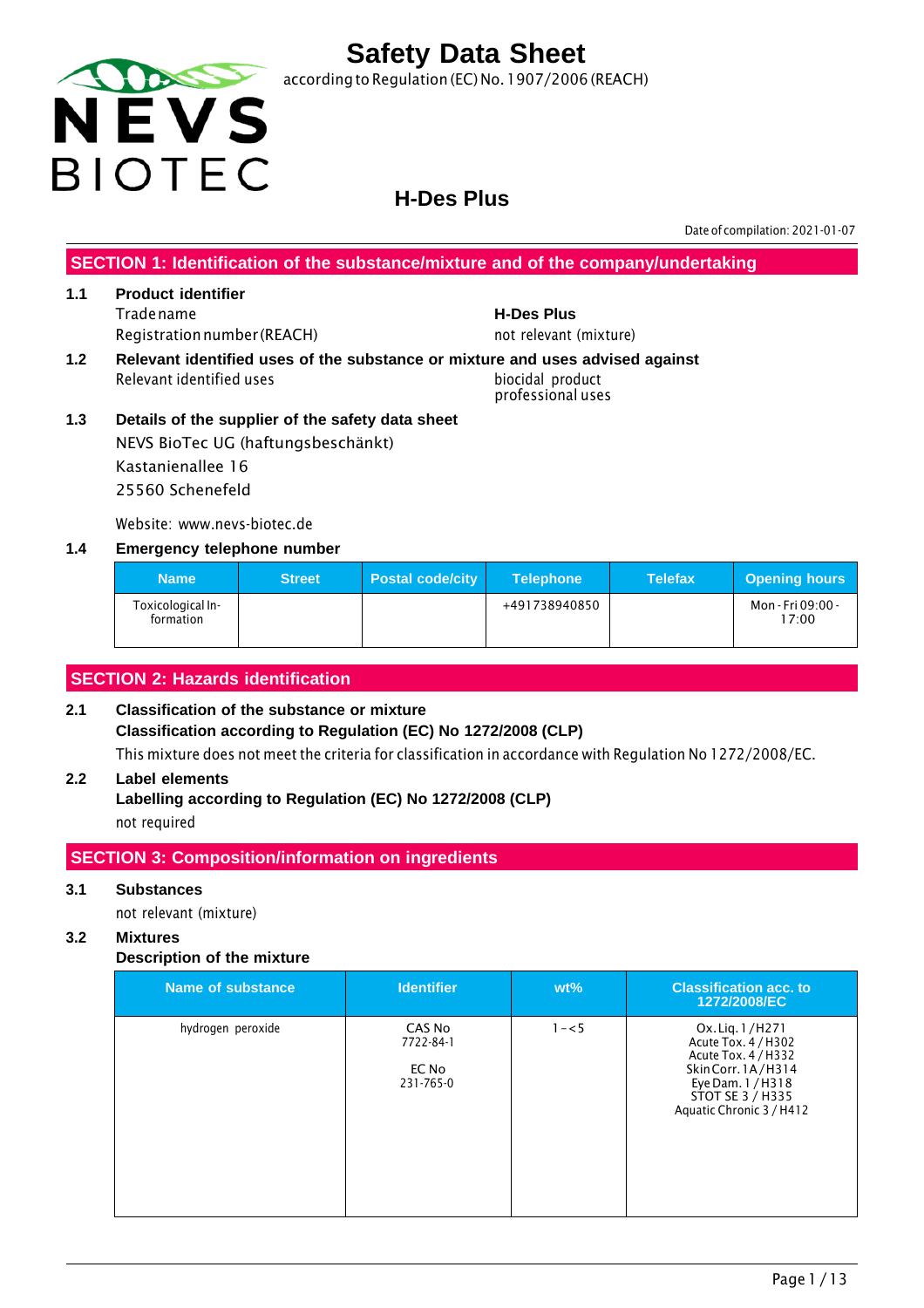

according to Regulation (EC) No. 1907/2006 (REACH)

## **H-Des Plus**

Date of compilation: 2020-08-26

| Name of substance     | <b>Identifier</b>                             | $wt\%$   | <b>Classification acc. to</b><br>1272/2008/EC                                                                                                                                                                |
|-----------------------|-----------------------------------------------|----------|--------------------------------------------------------------------------------------------------------------------------------------------------------------------------------------------------------------|
| peracetic acid        | CAS No<br>$79 - 21 - 0$<br>EC No<br>201-186-8 | $\lt 1$  | Flam. Lig. 3/H226<br>Org. Perox. D/H242<br>Acute Tox. 4 / H302<br>Acute Tox. 4 / H312<br>Acute Tox. 2 / H330<br>Skin Corr. 1A/H314<br>STOT SE 3 / H335<br>Aquatic Acute 1 / H400<br>Aquatic Chronic 2 / H411 |
| benzoic acid          | CAS No<br>65-85-0<br>EC No<br>200-618-2       | $\leq$ 1 | Skin Irrit. 2 / H315<br>Eye Dam. 1 / H318<br><b>STOT RE 1 / H372</b>                                                                                                                                         |
| hexa-2,4-dienoic acid | CAS No<br>$110-44-1$<br>EC No<br>203-768-7    | $\leq$ 1 | Eye Irrit. 2/H319<br>STOT SE 3 / H335                                                                                                                                                                        |

For fulltextofabbreviations: seeSECTION16.

#### **SECTION 4: First aid measures**

#### **4.1 Description of first aid measures**

#### **General notes**

Do not leave affected person unattended. Remove victim out of the danger area. Keep affected person warm, still and covered. Take off immediately all contaminated clothing. In case of unconsciousness place person in the recovery position. Never give anything by mouth. In all cases of doubt, or when symptoms persist, seek medical advice.

#### **Following inhalation**

If breathing is irregular or stopped, immediately seek medical assistance and start first aid actions. Provide freshair. Inall cases of doubt, or when symptoms persist, seek medical advice.

#### **Following skin contact**

After contact with skin, take off immediately all contaminated clothing, and wash immediately with plenty of water.Inallcasesofdoubt,orwhensymptomspersist,seekmedicaladvice.

#### **Following eye contact**

Irrigate copiously with clean, fresh water for at least 10 minutes, holding the eyelids apart. Remove contact lenses, if present and easy to do. Continue rinsing. In all cases of doubt, or when symptoms persist, seek medical advice.

#### **Following ingestion**

Rinsemouthwithwater (onlyifthepersonisconscious).DoNOTinducevomiting.Callaphysicianimmediately.

#### **4.2 Most important symptoms and effects, both acute and delayed**

Symptoms and effects are not known to date.

#### **4.3 Indication of any immediate medical attention and special treatment needed**

none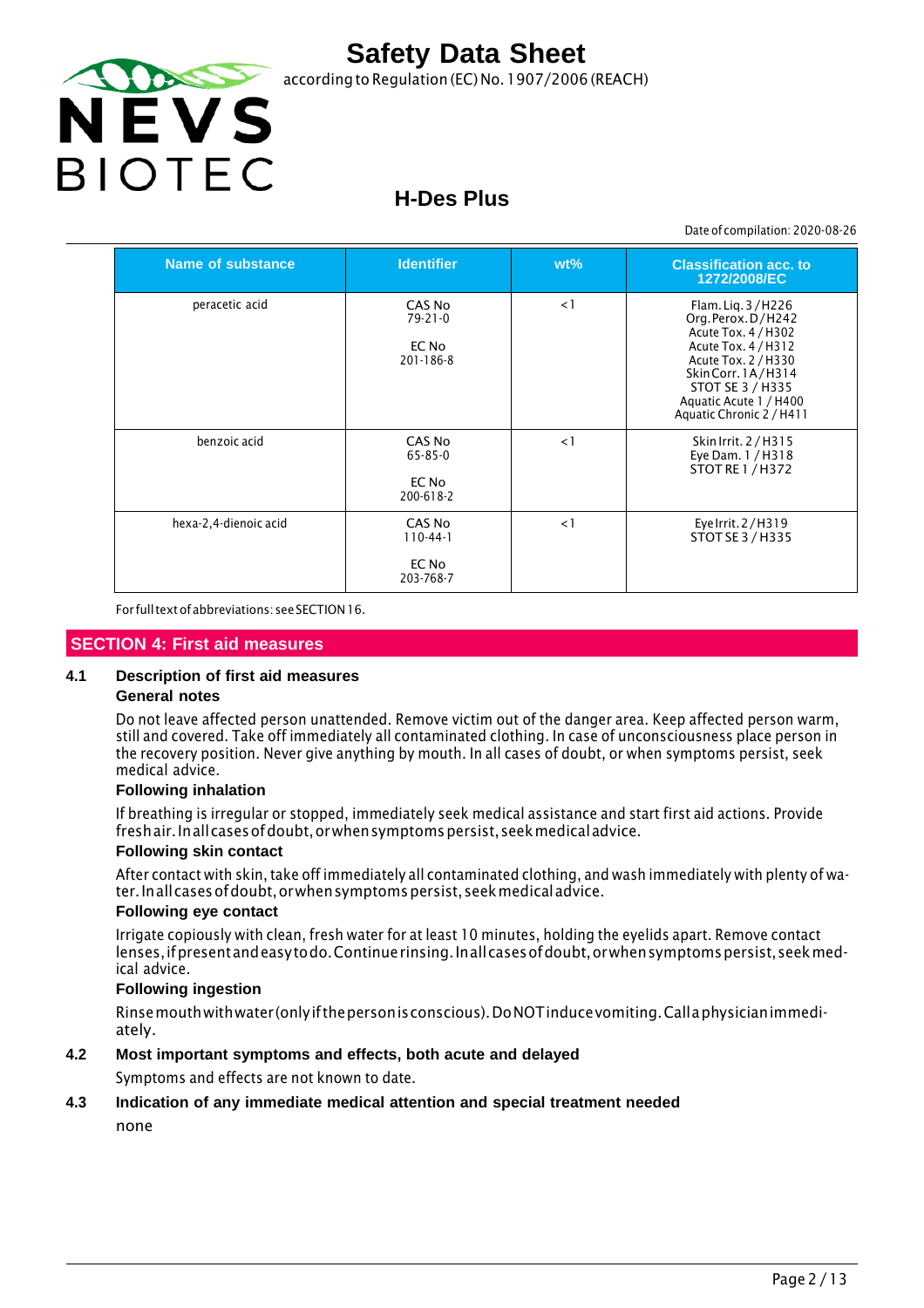

according to Regulation (EC) No. 1907/2006 (REACH)

### **H-Des Plus**

Date of compilation: 2020-08-26

#### **SECTION 5: Firefighting measures**

#### **5.1 Extinguishing media**

#### **Suitable extinguishing media**

water spray, alcohol resistant foam, fire extinguishing powder, carbon dioxide (CO2) **Unsuitable extinguishing media**

water jet

#### **5.2 Special hazards arising from the substance or mixture**

#### **5.3 Advice for firefighters**

In case of fire and/or explosion do not breathe fumes. Co-ordinate firefighting measures to the fire surroundings. Do not allow firefighting water to enter drains or water courses. Collect contaminated firefighting water separately. Fight fire with normal precautions from a reasonable distance.

#### **SECTION 6: Accidental release measures**

#### **6.1 Personal precautions, protective equipment and emergency procedures For non-emergency personnel**

Remove persons to safety. Ventilate affected area. Prevent skin contact. Wearing of suitable protective equipment (including personal protective equipment referred to under Section 8 of the safety data sheet) to prevent any contamination of skin, eyes and personal clothing.

#### **For emergency responders**

Wear breathing apparatus if exposed to vapours/dust/spray/gases.

#### **6.2 Environmental precautions**

Keep away from drains, surface and ground water. Retain contaminated washing water and dispose of it.

#### **6.3 Methods and material for containment and cleaning up**

#### **Advices on how to contain a spill**

Covering of drains.

**Advices on how to clean up a spill**

Collect spillage (sawdust, kieselgur (diatomite), sand, universal binder).

#### **Appropriate containment techniques**

Use of adsorbent materials.

#### **Other information relating to spills and releases**

Place in appropriate containers for disposal. Ventilate affected area.

#### **6.4 Reference to other sections**

Personal protective equipment: see section 8. Incompatible materials: see section 10. Disposal considerations: see section 13.

#### **SECTION 7: Handling and storage**

#### **7.1 Precautions for safe handling Recommendations**

#### **• Measures to prevent fire as well as aerosol and dust generation**

Use local and general ventilation. Use only in well-ventilated areas.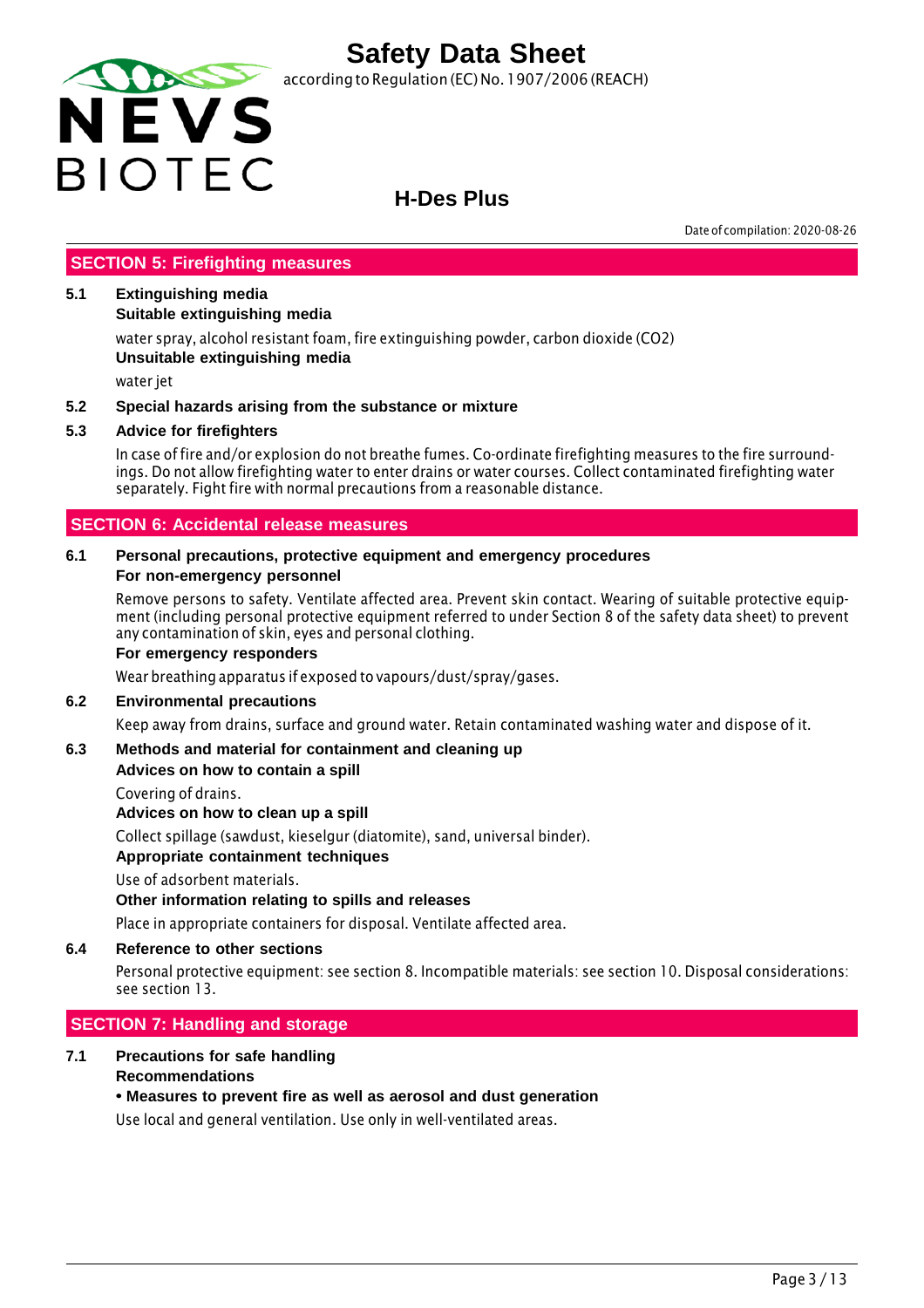

according to Regulation (EC) No. 1907/2006 (REACH)

### **H-Des Plus**

Date of compilation: 2020-08-26

#### **• Warning**

Solventvapoursareheavier thanairandmayspreadalongfloors.

**• Handling of incompatible substances or mixtures**

#### **• Keep away from**

caustic solutions

#### **Advice on general occupational hygiene**

Wash hands after use. Do not eat, drink and smoke in work areas. Remove contaminated clothing and protective equipment before entering eating areas. Never keep food or drink in the vicinity of chemicals. Never place chemicals in containers that are normally used for food or drink. Keep away from food, drink and animal feedingstuffs.

**7.2 Conditions for safe storage, including any incompatibilities**

#### **Managing of associated risks**

#### **Incompatible substances or mixtures**

Observe hints for combined storage.

**• Protect against external exposure, such as**

high temperatures, frost, sunlight

#### **Consideration of other advice**

**• Packaging compatibilities**

Keep only in original container.

#### **7.3 Specific end use(s)**

See section 16 for a general overview.

#### **SECTION 8: Exposure controls/personal protection**

#### **8.1 Control parameters**

#### **National limit values**

#### **Occupational exposure limit values (Workplace Exposure Limits)**

| <b>Coun</b><br>try | Name of agent     | <b>CAS No</b> | <b>Identifier</b> | <b>TWA</b><br>[ppm] | <b>TWA</b><br>$\sqrt{[mg/m^3]}$ | <b>STEL</b> | <b>STEL</b><br>$[ppm]$ $[mg/m^3]$ | <b>Source</b> |
|--------------------|-------------------|---------------|-------------------|---------------------|---------------------------------|-------------|-----------------------------------|---------------|
| GВ                 | hydrogen peroxide | 7722-84-1     | WEL               |                     | $\cdot$ 4                       | -           | 2.8                               | EH40/200      |

**Notation**

STEL Short-term exposure limit: a limit value above which exposure should not occur and which is related to a 15-minute period unless otherwise specified

TWA Time-weighted average (long-term exposure limit): measured or calculated in relation to a reference period of 8 hours timeweighted average

#### **Relevant DNELs/DMELs/PNECs and other threshold levels • relevant DNELs of components of the mixture**

| Name of substance | <b>CAS</b><br><b>No</b> | End-<br>point | <b>Threshold</b><br>level | <b>Protection</b><br>goal, route of<br>exposure | Used in                | <b>Exposure time</b>         |
|-------------------|-------------------------|---------------|---------------------------|-------------------------------------------------|------------------------|------------------------------|
| hydrogen peroxide | $7722 -$<br>$84-1$      | <b>DNEL</b>   | $3 \text{ mg/m}^3$        | human, inhalatory                               | worker (in-<br>dustry) | acute-localeffects           |
| hydrogen peroxide | 7722-<br>$84-1$         | <b>DNEL</b>   | $1.4 \,\mathrm{mq/m^3}$   | human, inhalatory                               | worker (in-<br>dustry) | chronic - local effects      |
| peracetic acid    | $79 - 21 - 0$           | <b>DNEL</b>   | $0.56 \,\mathrm{mg/m^3}$  | human, inhalatory                               | worker (in-<br>dustry) | chronic-systemicef-<br>fects |
| peracetic acid    | $79 - 21 - 0$           | <b>DNEL</b>   | $0.56 \,\mathrm{mg/m^3}$  | human, inhalatory                               | worker (in-<br>dustry) | chronic - local effects      |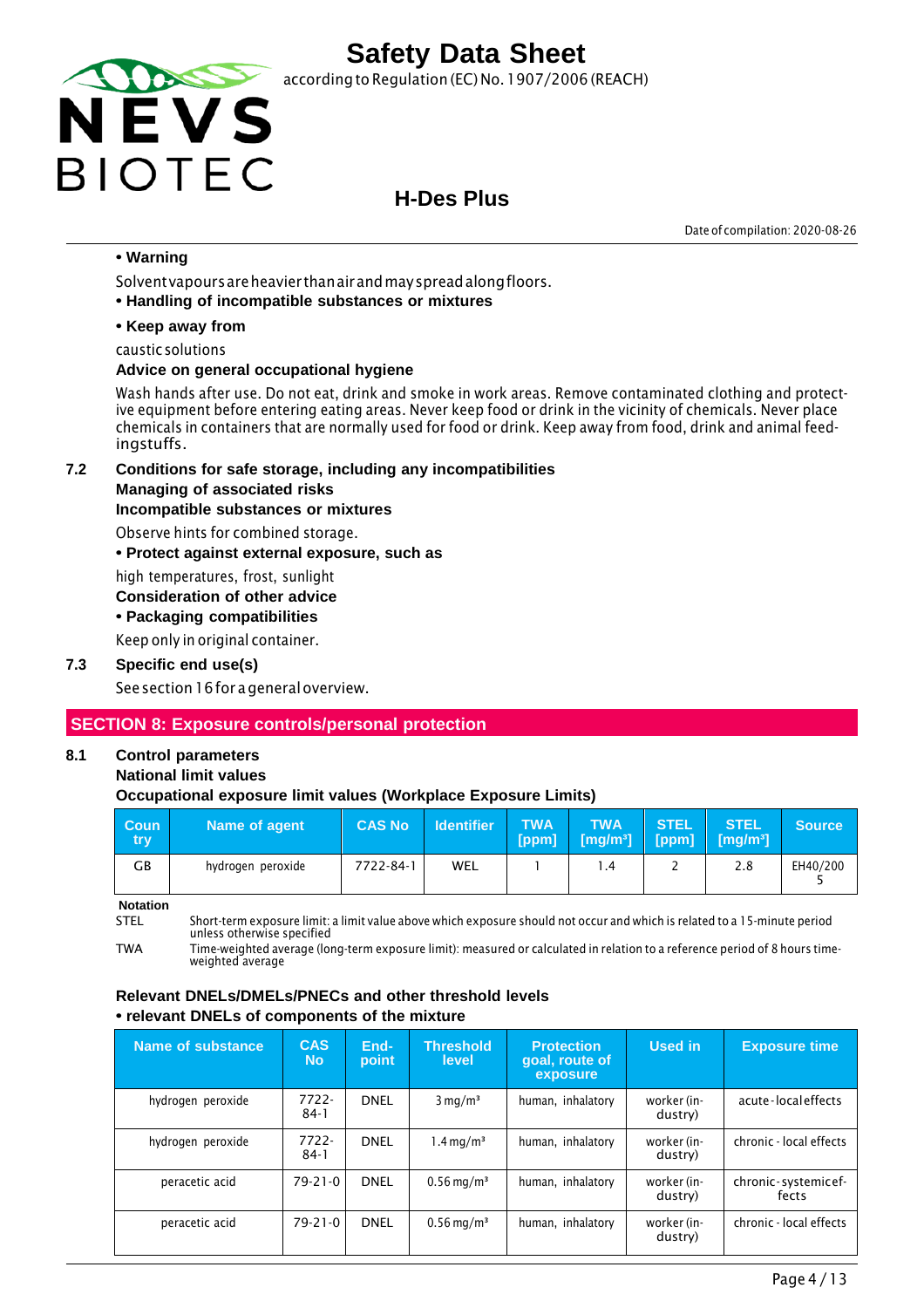

according to Regulation (EC) No.1907/2006 (REACH)

## **H-Des Plus**

Date of compilation: 2020-08-26

| <b>Name of substance</b> | <b>CAS</b><br><b>No</b> | End-<br>point | <b>Threshold</b><br>level | <b>Protection</b><br>goal, route of<br>exposure | <b>Used in</b>         | <b>Exposure time</b>          |
|--------------------------|-------------------------|---------------|---------------------------|-------------------------------------------------|------------------------|-------------------------------|
| peracetic acid           | 79-21-0                 | <b>DNEL</b>   | $0.56 \,\mathrm{mg/m^3}$  | human, inhalatory                               | worker (in-<br>dustry) | acute - systemic ef-<br>fects |
| peracetic acid           | 79-21-0                 | <b>DNEL</b>   | $0.56 \,\mathrm{mg/m^3}$  | human, inhalatory                               | worker (in-<br>dustry) | acute-localeffects            |
| benzoic acid             | 65-85-0                 | <b>DNEL</b>   | $0.1 \,\mathrm{mq/m^3}$   | human, inhalatory                               | worker (in-<br>dustry) | chronic - local effects       |
| benzoic acid             | 65-85-0                 | <b>DNEL</b>   | $62.5$ mg/kg              | human, dermal                                   | worker (in-<br>dustry) | chronic-systemicef-<br>fects  |
| benzoic acid             | 65-85-0                 | <b>DNEL</b>   | $3 \text{ mg/m}^3$        | human, inhalatory                               | worker (in-<br>dustry) | chronic-systemicef-<br>fects  |
| hexa-2,4-dienoic acid    | $110 - 44 -$            | <b>DNEL</b>   | $40 \,\mathrm{mg/kg}$     | human, dermal                                   | worker (in-<br>dustry) | chronic-systemicef-<br>fects  |
| hexa-2,4-dienoic acid    | $110-44-$               | <b>DNEL</b>   | $17.63 \,\mathrm{mg/m^3}$ | human, inhalatory                               | worker (in-<br>dustry) | chronic-systemicef-<br>fects  |

#### **• relevant PNECs of components of the mixture**

| <b>Name of substance</b> | <b>CAS</b><br><b>No</b>     | End-<br>point | <b>Threshold</b><br>level | <b>Organism</b>            | <b>Environmental</b><br>compartment | <b>Exposure time</b>            |
|--------------------------|-----------------------------|---------------|---------------------------|----------------------------|-------------------------------------|---------------------------------|
| hydrogen peroxide        | 7722-<br>$84-1$             | PNEC          | $0.0126 \frac{mg}{l}$     | aquatic organisms          | freshwater                          | short-term (single<br>instance) |
| hydrogen peroxide        | 7722-<br>$84-1$             | <b>PNEC</b>   | $0.0126$ mg/              | aquatic organisms          | marine water                        | short-term (single<br>instance) |
| hydrogen peroxide        | $7722 -$<br>$84-1$          | <b>PNEC</b>   | $4.66 \frac{mg}{l}$       | aquatic organisms          | sewage treatment<br>plant (STP)     | short-term (single<br>instance) |
| hydrogen peroxide        | 7722-<br>$84-1$             | PNEC          | $0.047 \frac{mg}{kg}$     | aquatic organisms          | freshwater sediment                 | short-term (single<br>instance) |
| hydrogen peroxide        | 7722-<br>$84-1$             | PNEC          | $0.047 \frac{mg}{kg}$     | aquatic organisms          | marine sediment                     | short-term (single<br>instance) |
| hydrogen peroxide        | $7722 -$<br>$84-1$          | <b>PNEC</b>   | $0.0023 \frac{mg}{kg}$    | terrestrial organ-<br>isms | soil                                | short-term (single<br>instance) |
| hydrogen peroxide        | 7722-<br>$84-1$             | PNEC          | $0.0138 \text{ mg}$ /     | aquatic organisms          | water                               | intermittent release            |
| peracetic acid           | $79 - 21 -$<br>0            | <b>PNEC</b>   | 0 <sup>mg</sup> /1        | aquatic organisms          | freshwater                          | short-term (single<br>instance) |
| peracetic acid           | $79 - 21 -$<br>$\mathbf{0}$ | <b>PNEC</b>   | 0 <sup>mg</sup> /1        | aquatic organisms          | marine water                        | short-term (single<br>instance) |
| peracetic acid           | $79 - 21 -$<br>0            | <b>PNEC</b>   | $0.051 \frac{mg}{l}$      | aquatic organisms          | sewage treatment<br>plant (STP)     | short-term (single<br>instance) |
| peracetic acid           | $79 - 21 -$<br>0            | <b>PNEC</b>   | 0 <sup>mg</sup> /kq       | aquatic organisms          | freshwater sediment                 | short-term (single<br>instance) |
| peracetic acid           | $79 - 21 -$<br>$\mathbf{0}$ | <b>PNEC</b>   | $0 \frac{mg}{kg}$         | aquatic organisms          | marine sediment                     | short-term (single<br>instance) |
| peracetic acid           | $79 - 21 -$<br>0            | PNEC          | $0.32 \frac{mg}{kg}$      | terrestrial organ-<br>isms | soil                                | short-term (single<br>instance) |
| peracetic acid           | $79 - 21 -$<br>$\mathbf{0}$ | <b>PNEC</b>   | $0.002 \frac{mg}{l}$      | aquatic organisms          | water                               | intermittent release            |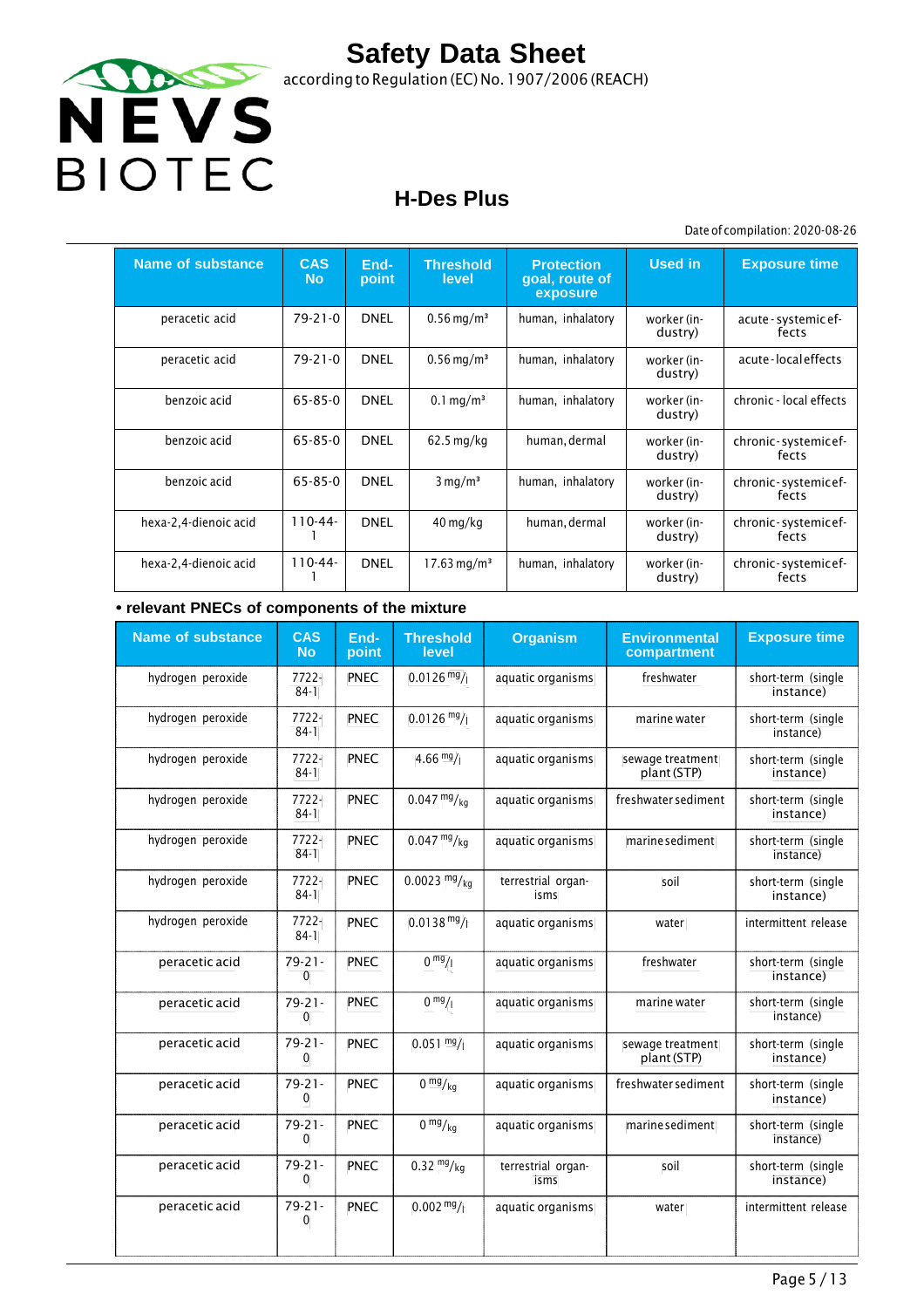

### **H-Des Plus**

Date of compilation: 2020-08-26

| <b>Name of substance</b> | <b>CAS</b><br><b>No</b>     | End-<br>point | <b>Threshold</b><br>level | <b>Organism</b>            | <b>Environmental</b><br>compartment | <b>Exposure time</b>            |
|--------------------------|-----------------------------|---------------|---------------------------|----------------------------|-------------------------------------|---------------------------------|
| benzoic acid             | $65 - 85 -$<br>$\mathbf{0}$ | PNEC          | $0.34 \frac{mg}{l}$       | aquatic organisms          | freshwater                          | short-term (single<br>instance) |
| benzoic acid             | $65 - 85 -$<br>$\mathbf{0}$ | <b>PNEC</b>   | $0.034 \frac{mg}{l}$      | aquatic organisms          | marine water                        | short-term (single<br>instance) |
| benzoic acid             | $65 - 85 -$<br>$\mathbf{0}$ | <b>PNEC</b>   | $100^{mg}$ /              | aquatic organisms          | sewage treatment<br>plant (STP)     | short-term (single<br>instance) |
| benzoic acid             | $65 - 85 -$<br>0            | <b>PNEC</b>   | 1.75 $mg/kg$              | aquatic organisms          | freshwater sediment                 | short-term (single<br>instance) |
| benzoic acid             | $65 - 85 -$<br>0            | <b>PNEC</b>   | $0.175 \frac{mg}{kg}$     | aquatic organisms          | marine sediment                     | short-term (single<br>instance) |
| benzoic acid             | $65 - 85 -$<br>$\Omega$     | <b>PNEC</b>   | $0.151 \frac{mg}{kg}$     | terrestrial organ-<br>isms | soil                                | short-term (single<br>instance) |
| benzoic acid             | $65 - 85 -$<br>$\Omega$     | <b>PNEC</b>   | $0.331 \text{ mg}$ /      | aquatic organisms          | water                               | intermittent release            |
| hexa-2,4-dienoic acid    | $110 -$<br>$44-1$           | <b>PNEC</b>   | $0.129 \frac{mg}{l}$      | aquatic organisms          | freshwater                          | short-term (single<br>instance) |
| hexa-2,4-dienoic acid    | $110-$<br>$44-1$            | <b>PNEC</b>   | $0.01294$ mg/             | aquatic organisms          | marine water                        | short-term (single<br>instance) |
| hexa-2,4-dienoic acid    | $110 -$<br>$44-1$           | <b>PNEC</b>   | $10^{mg}/1$               | aquatic organisms          | sewage treatment<br>plant (STP)     | short-term (single<br>instance) |
| hexa-2,4-dienoic acid    | $110 -$<br>$44-1$           | <b>PNEC</b>   | $0.465 \frac{mg}{kg}$     | aquatic organisms          | freshwater sediment                 | short-term (single<br>instance) |
| hexa-2,4-dienoic acid    | $110-$<br>$44-1$            | <b>PNEC</b>   | $0.046 \frac{mg}{kg}$     | aquatic organisms          | marine sediment                     | short-term (single<br>instance) |
| hexa 2,4 dienoic acid    | $110 -$<br>$44-1$           | <b>PNEC</b>   | $5 \frac{mg}{ka}$         | terrestrial organ<br>isms  | soil                                | short term (single<br>instance) |
| hexa-2,4-dienoic acid    | $110 -$<br>$44-1$           | PNEC          | $0.241 \frac{mg}{l}$      | aquatic organisms          | water                               | intermittent release            |

#### **8.2 Exposure controls**

#### **Appropriate engineering controls**

Generalventilation.

### **Individual protection measures (personal protective equipment)**

**Eye/face protection**

Wear eye/face protection.

**Skin protection**

#### **• hand protection**

Wearsuitablegloves.Chemicalprotectionglovesaresuitable,whicharetestedaccordingtoEN374.Check leak-tightness/impermeability prior to use. In the case of wanting to use the gloves again, clean them before taking off and air them well. For special purposes, it is recommended to check the resistance to chemicals of the protective gloves mentioned above together with the supplier of these gloves.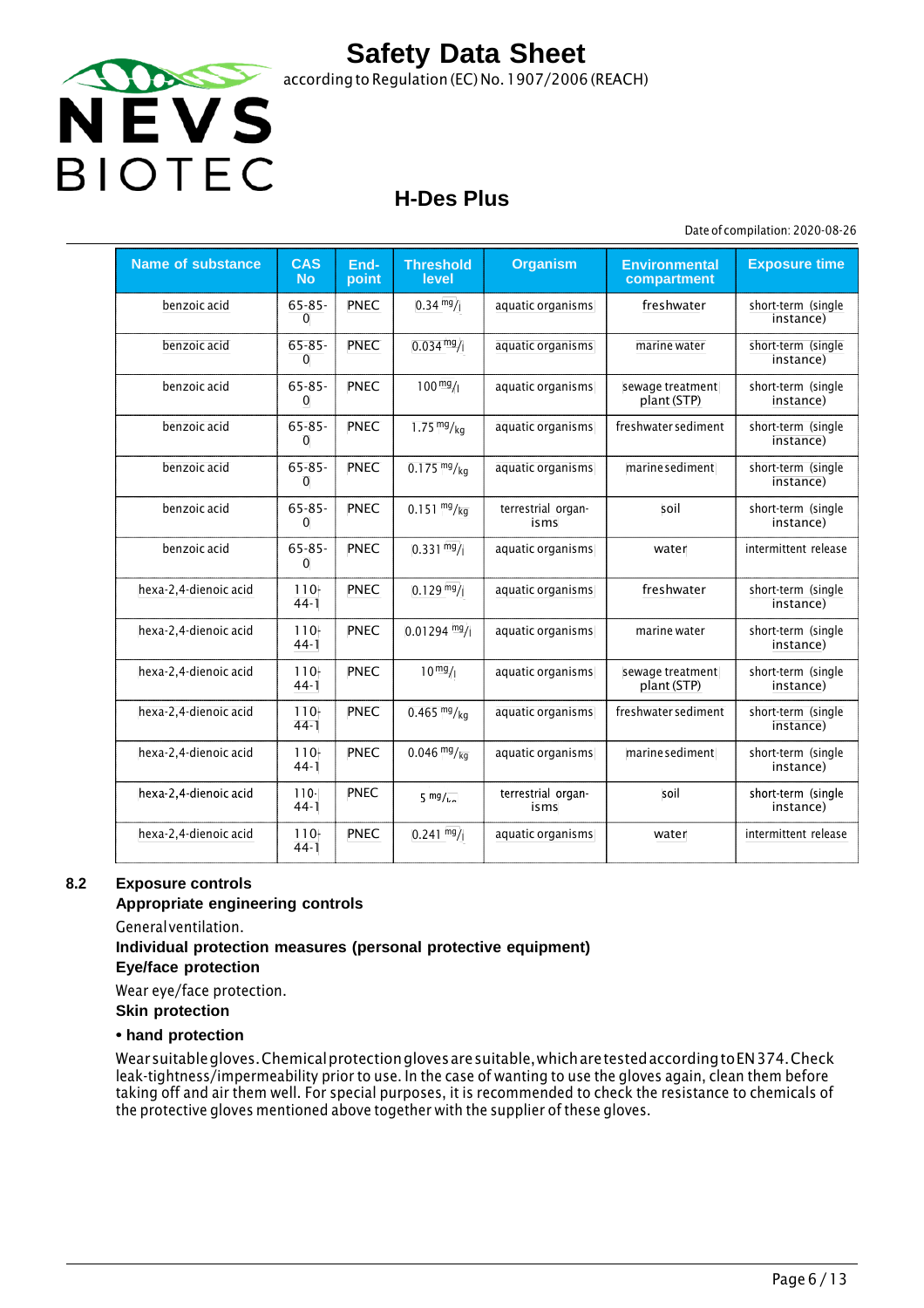

according to Regulation (EC) No.1907/2006 (REACH)

### **H-Des Plus**

Date of compilation: 2020-08-26

#### **• other protection measures**

Take recovery periods for skin regeneration. Preventive skin protection (barrier creams/ointments) is recommended. Wash hands thoroughly after handling.

#### **Respiratory protection**

In case of inadequate ventilation wear respiratory protection.

#### **Environmental exposure controls**

Use appropriate container to avoid environmental contamination. Keep away from drains, surface and ground water.

#### **SECTION 9: Physical and chemical properties**

#### **9.1 Information on basic physical and chemical properties Appearance**

| Physical state                          | liquid                                |
|-----------------------------------------|---------------------------------------|
| Colour                                  | clear                                 |
| Odour                                   | characteristic                        |
| Other physical and chemical parameters  |                                       |
| pH (value)                              | $3 - 4.5$                             |
| Melting point/freezing point            | $-33^{\circ}$ C                       |
| Initial boiling point and boiling range | $100^{\circ}$ C                       |
| Flash point                             | not determined                        |
| Evaporation rate                        | not determined                        |
| Flammability (solid, gas)               | not relevant (fluid)                  |
| <b>Explosive limits</b>                 | not determined                        |
| Vapour pressure                         | 32 hPa at 25 °C                       |
| Density                                 | 1.009 - 1.071 $\frac{9}{cm}$ at 20 °C |
| Solubility(ies)                         |                                       |
| Water solubility                        | miscible in any proportion            |
| Partition coefficient                   |                                       |
| n-octanol/water (log KOW)               | this information is not available     |
| Auto-ignition temperature               | not determined                        |
| <b>Viscosity</b>                        | not determined                        |
| <b>Explosive properties</b>             | none                                  |
| Oxidising properties                    | none                                  |
| Other information                       |                                       |

#### **9.2 Other information**

Nofurther informationavailable.

#### **SECTION 10: Stability and reactivity**

#### **10.1 Reactivity**

Concerning incompatibility: see below "Conditions to avoid" and "Incompatible materials".

#### **10.2 Chemical stability**

See below "Conditions to avoid".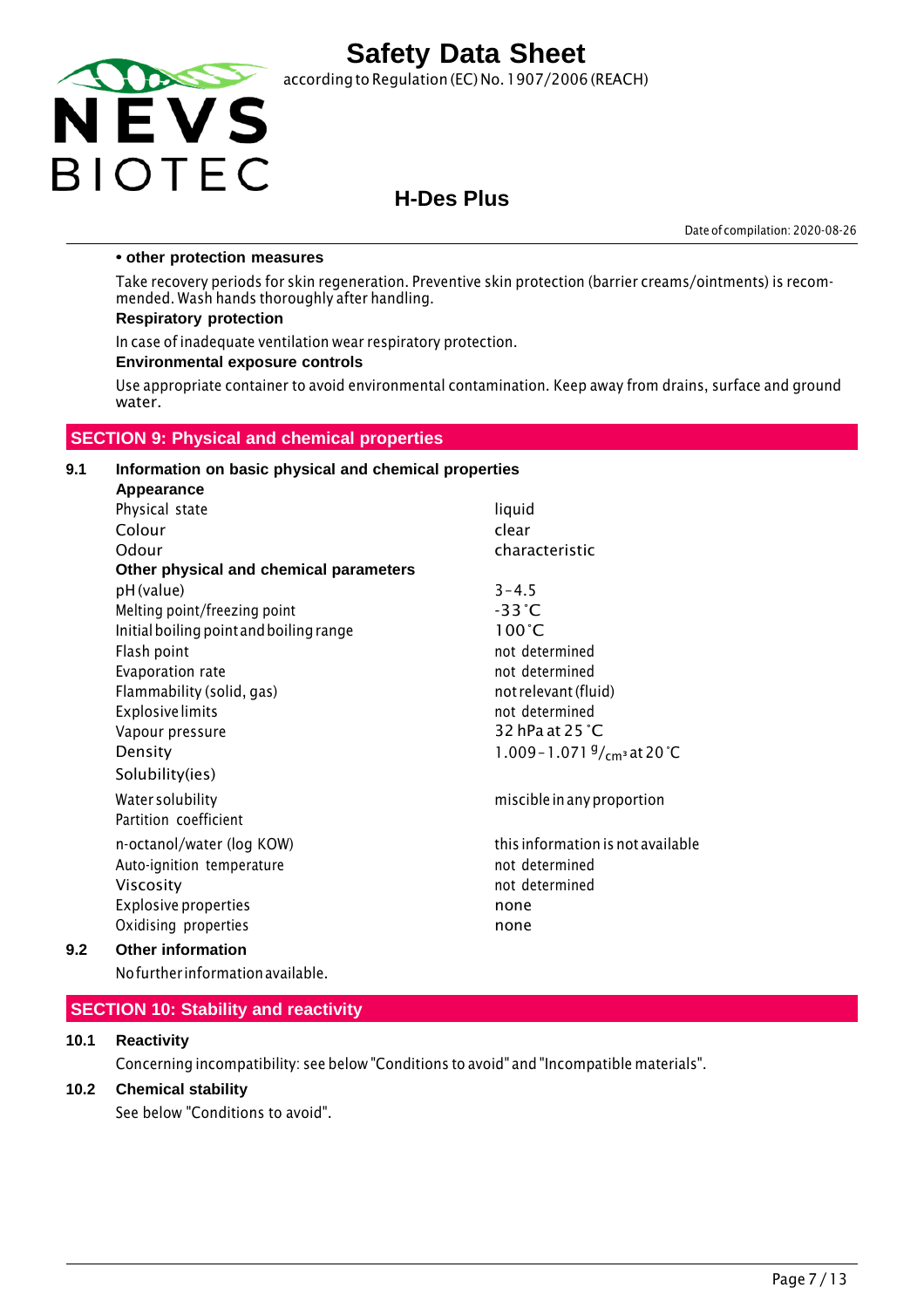

according to Regulation (EC) No. 1907/2006 (REACH)

## **H-Des Plus**

Date of compilation: 2020-08-26

- **10.3 Possibility of hazardous reactions** No known hazardous reactions.
- **10.4 Conditions to avoid** Keep away from heat. - UV-radiation/sunlight.
- **10.5 Incompatible materials** bases

### **10.6 Hazardous decomposition products**

Reasonably anticipated hazardous decomposition products produced as a result of use, storage, spill and heating are not known. Hazardous combustion products: see section 5.

### **SECTION 11: Toxicological information**

#### **11.1 Information on toxicological effects**

Test data are not available for the complete mixture.

#### **Classification procedure**

The method for classification ofthe mixture is based on ingredients of the mixture (additivity formula).

#### **Classification according to GHS (1272/2008/EC, CLP)**

This mixture does not meet the criteria for classification in accordance with Regulation No 1272/2008/EC. **Acute toxicity**

Shallnotbeclassifiedasacutelytoxic.

#### **• Acute toxicity of components of the mixture**

| Name of substance | <b>CAS No</b> | <b>Exposure route</b> | <b>ATE</b>                            |
|-------------------|---------------|-----------------------|---------------------------------------|
| hydrogen peroxide | 7722-84-1     | oral                  | 1,026 $mg/kq$                         |
| hydrogen peroxide | 7722-84-1     | inhalation: vapour    | $11^{mg}/(4h)$                        |
| peracetic acid    | $79-21-0$     | oral                  | 1,780 $mg/kg$                         |
| peracetic acid    | $79 - 21 - 0$ | dermal                | $1,147 \frac{mg}{kg}$                 |
| peracetic acid    | $79 - 21 - 0$ | inhalation: vapour    | $0.5 \frac{mg}{l}$ / <sub>1</sub> /4h |
| peracetic acid    | $79 - 21 - 0$ | inhalation: dust/mist | $0.204$ mg/ $1/4h$                    |

#### **Skin corrosion/irritation**

Shall not be classified as corrosive/irritant to skin.

#### **Serious eye damage/eye irritation**

Shallnotbeclassifiedasseriouslydamagingtotheeyeoreyeirritant.

**Respiratory or skin sensitisation**

Shallnotbeclassifiedasarespiratoryorskinsensitiser.

#### **Summary of evaluation of the CMR properties**

Shall not be classified as germ cell mutagenic, carcinogenic nor as a reproductive toxicant.

#### **Specific target organ toxicity (STOT)**

Shall not be classified as a specific target organ toxicant.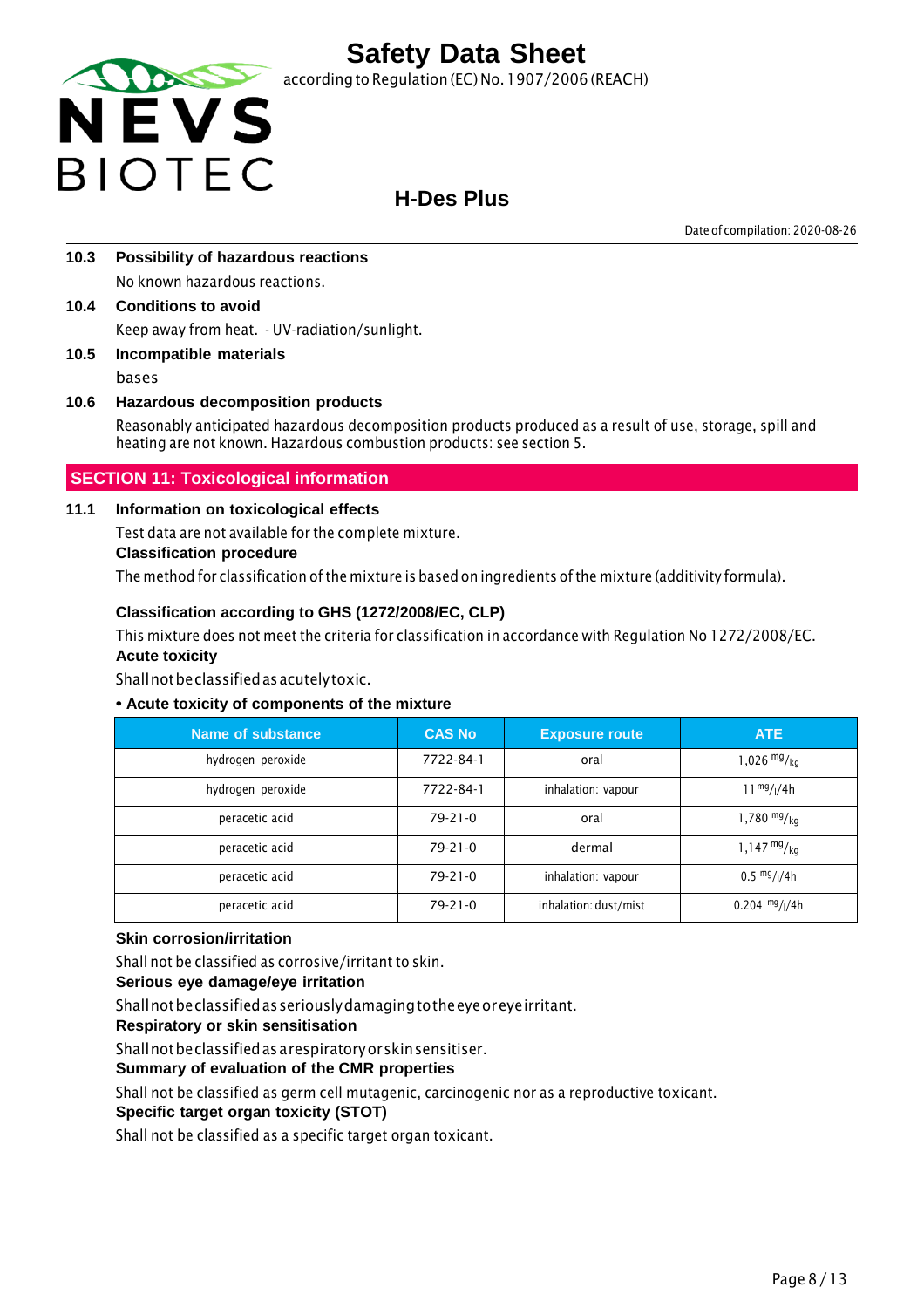

## **H-Des Plus**

Date of compilation: 2020-08-26

#### **Aspiration hazard**

Shall not be classified as presenting an aspiration hazard.

#### **SECTION 12: Ecological information**

#### **12.1 Toxicity**

Shall not be classified as hazardous to the aquatic environment.

#### **Aquatic toxicity (acute)**

**Aquatic toxicity (acute) of components of the mixture**

| <b>Name of substance</b> | <b>CAS No</b> | <b>Endpoint</b> | <b>Value</b>         | <b>Species</b>             | <b>Exposure</b><br>time |
|--------------------------|---------------|-----------------|----------------------|----------------------------|-------------------------|
| hydrogen peroxide        | 7722-84-1     | <b>LC50</b>     | $16.4 \frac{mg}{l}$  | fish                       | 96 h                    |
| hydrogen peroxide        | 7722-84-1     | ErC50           | $1.38 \frac{mg}{l}$  | algae                      | 72 h                    |
| peracetic acid           | $79 - 21 - 0$ | <b>LC50</b>     | $11 \frac{mg}{l}$    | fish                       | 96 h                    |
| peracetic acid           | $79 - 21 - 0$ | <b>EC50</b>     | $0.73 \frac{mg}{l}$  | aquatic inverteb-<br>rates | 48 h                    |
| peracetic acid           | $79 - 21 - 0$ | ErC50           | $0.16 \frac{mg}{l}$  | algae                      | 72 h                    |
| benzoic acid             | $65 - 85 - 0$ | <b>LC50</b>     | $44.6 \frac{mg}{l}$  | fish                       | 96 h                    |
| benzoic acid             | $65 - 85 - 0$ | ErC50           | $>33.1 \frac{mg}{l}$ | algae                      | 72 h                    |
| hexa-2,4-dienoic acid    | $110-44-1$    | <b>LC50</b>     | $75 \frac{mg}{l}$    | fish                       | 96 h                    |
| hexa-2,4-dienoic acid    | $110-44-1$    | <b>EC50</b>     | $70 \frac{mg}{l}$    | aquatic inverteb-<br>rates | 48 h                    |
| hexa-2,4-dienoic acid    | $110-44-1$    | ErC50           | 77 <sup>mg</sup> /1  | algae                      | 72 h                    |

#### **Aquatic toxicity (chronic) Aquatic toxicity (chronic) of components of the mixture**

| Name of substance     | <b>CAS No</b>  | <b>Endpoint</b> | <b>Value</b>        | <b>Species</b>             | <b>Exposure</b><br>time |
|-----------------------|----------------|-----------------|---------------------|----------------------------|-------------------------|
| hydrogen peroxide     | 7722-84-1      | EC50            | $466 \frac{mg}{l}$  | microorganisms             | $30 \,\mathrm{min}$     |
| peracetic acid        | $79 - 21 - 0$  | <b>EC50</b>     | $38.6 \frac{mg}{l}$ | microorganisms             | 3h                      |
| benzoic acid          | 65-85-0        | <b>EC50</b>     | $>120$ mg/ $_1$     | fish                       | 28d                     |
| hexa-2,4-dienoic acid | $110 - 44 - 1$ | <b>LC50</b>     | $>50 \frac{mg}{l}$  | aquatic inverteb-<br>rates | 21d                     |
| hexa-2,4-dienoic acid | $110 - 44 - 1$ | <b>EC50</b>     | $>50$ mg/           | aquatic inverteb-<br>rates | 21d                     |

#### **Biodegradation**

The relevant substances of the mixture are readily biodegradable.

#### **12.2 Persistence and degradability**

Data are not available.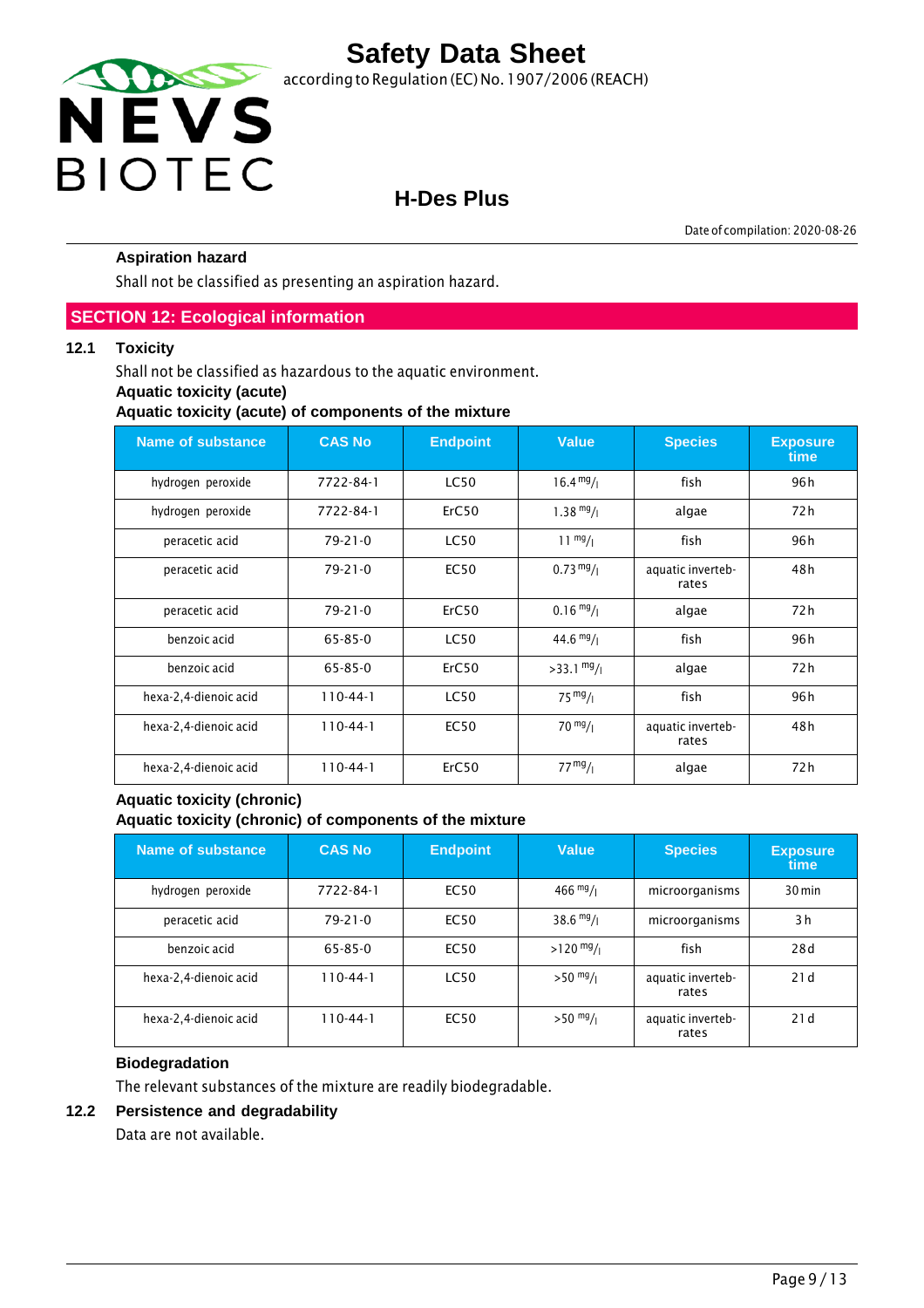

according to Regulation (EC) No.1907/2006 (REACH)

### **H-Des Plus**

Date of compilation: 2020-08-26

#### **Degradability of components of the mixture**

| Name of substance     | <b>CAS No</b> | <b>Process</b>                 | <b>Degradation rate</b> | <b>Time</b> |
|-----------------------|---------------|--------------------------------|-------------------------|-------------|
| peracetic acid        | $79 - 21 - 0$ | DOC removal                    | 98%                     | 28d         |
| benzoic acid          | $65 - 85 - 0$ | carbon dioxide gener-<br>ation | 89.5%                   | 35 d        |
| hexa-2,4-dienoic acid | 110-44-1      | oxygen depletion               | 74.9%                   | 28d         |

#### **12.3 Bioaccumulative potential**

#### Data are not available.

#### **Bioaccumulative potential of components of the mixture**

| Name of substance     | <b>CAS No</b> | <b>BCF</b> | <b>Log KOW</b>            | <b>BOD5/COD</b> |
|-----------------------|---------------|------------|---------------------------|-----------------|
| peracetic acid        | $79 - 21 - 0$ |            | $-1.2 - 1.3(25^{\circ}C)$ |                 |
| benzoic acid          | 65-85-0       |            | 1.88                      |                 |
| hexa-2,4-dienoic acid | 110-44-1      |            | 1.33(25 <sup>o</sup> C)   |                 |

#### **12.4 Mobility in soil**

Data are not available.

#### **12.5 Results of PBT and vPvB assessment**

This mixture does not contain any substances that are assessed to be a PBT or a vPvB.

### **12.6 Other adverse effects**

Data are not available.

#### **SECTION 13: Disposal considerations**

#### **13.1 Waste treatment methods**

#### **Sewage disposal-relevant information**

Do not empty into drains. Avoid release to the environment. Refer to special instructions/safety data sheets. **Waste treatment of containers/packagings**

Completelyemptiedpackages canberecycled.Handlecontaminatedpackages inthesameway asthesubstance itself.

#### **Remarks**

Please consider the relevant national or regional provisions. Waste shall be separated into the categories that can be handled separately by the local or national waste management facilities.

#### **SECTION 14: Transport information**

- **14.2** UN proper shipping name not relevant
- **14.3** Transport hazard class(es) Class -
- **14.4** Packing group **not relevant** not relevant
- 

**14.1** UN number (not subjectto transport regulations)

**14.5** Environmental hazards **none is a constant of the controller of the dangerous** none (non-environmentally hazardous acc. to the dangerous goodsregulations)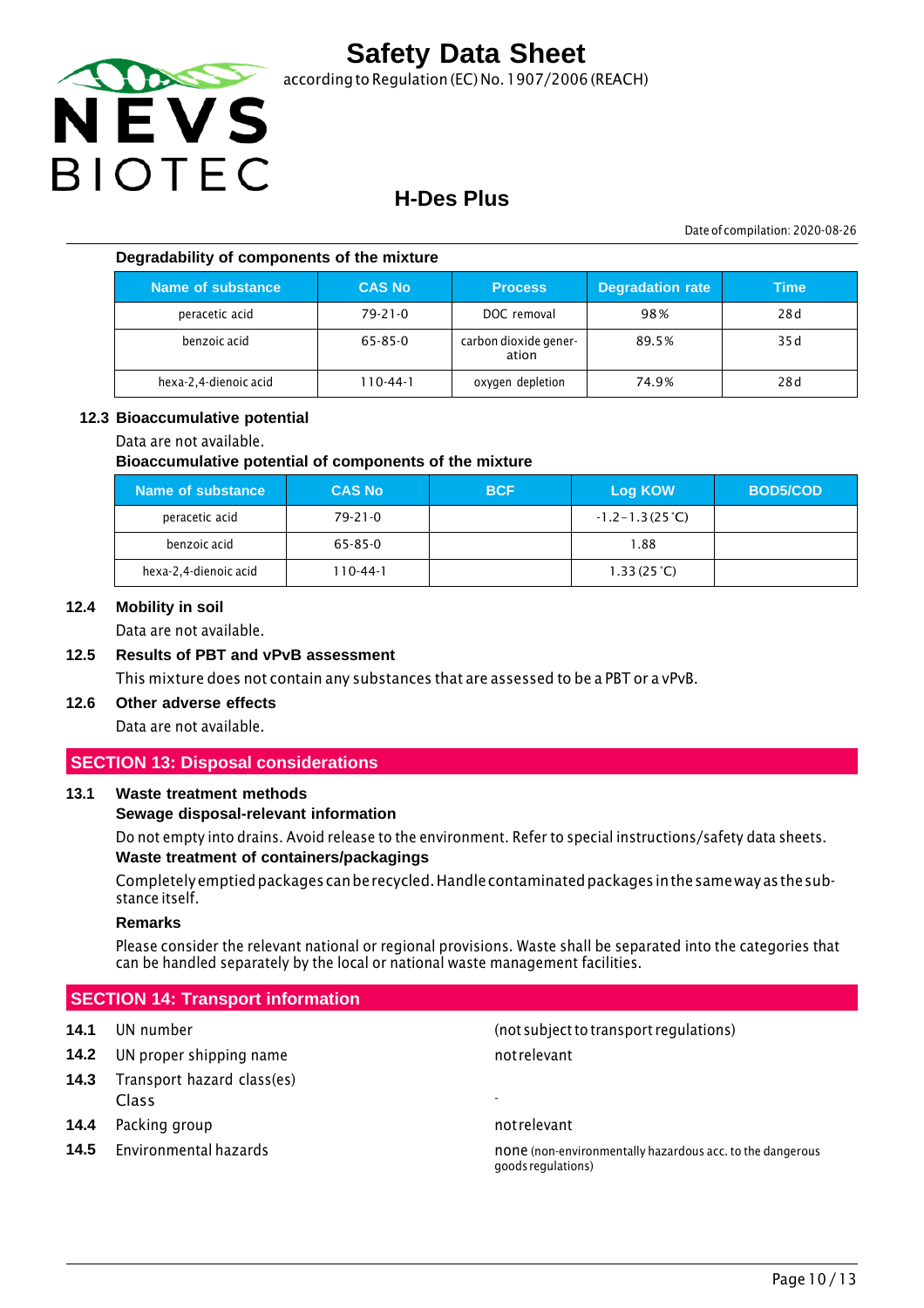

### **H-Des Plus**

Date of compilation: 2020-08-26

- **14.6** Special precautions for user There is no additional information.
- **14.7** Transport in bulk according to Annex II of MARPOL and the IBC Code Thecargoisnotintendedtobecarriedinbulk.

#### **SECTION 15: Regulatory information**

**15.1 Safety, health and environmental regulations/legislation specific for the substance or mixture Relevant provisions of the European Union (EU)**

#### **• Seveso Directive**

| - No | Dangerous substance/hazard categories | Qualifying quantity (tonnes) for the applica-<br>tion of lower and upper-tier requirements | <b>Notes</b> |
|------|---------------------------------------|--------------------------------------------------------------------------------------------|--------------|
|      | not assigned                          |                                                                                            |              |

#### **15.2 Chemical Safety Assessment**

Chemical safety assessments for substances in this mixture were not carried out.

#### **SECTION 16: Other information**

#### **Abbreviations and acronyms**

| Abbr.                  | <b>Descriptions of used abbreviations</b>                                                                                                                                         |
|------------------------|-----------------------------------------------------------------------------------------------------------------------------------------------------------------------------------|
| Acute Tox.             | Acute toxicity                                                                                                                                                                    |
| <b>Aquatic Acute</b>   | Hazardous to the aquatic environment - acute hazard                                                                                                                               |
| <b>Aquatic Chronic</b> | Hazardous to the aquatic environment - chronic hazard                                                                                                                             |
| <b>ATE</b>             | <b>Acute Toxicity Estimate</b>                                                                                                                                                    |
| <b>BCF</b>             | Bioconcentration factor                                                                                                                                                           |
| <b>BOD</b>             | Biochemical Oxygen Demand                                                                                                                                                         |
| CAS                    | Chemical Abstracts Service (service that maintains the most comprehensive list of chemical substances)                                                                            |
| <b>CLP</b>             | Regulation (EC) No 1272/2008 on classification, labelling and packaging of substances and mixtures                                                                                |
| <b>CMR</b>             | Carcinogenic, Mutagenic or toxic for Reproduction                                                                                                                                 |
| COD                    | Chemical oxygen demand                                                                                                                                                            |
| <b>DMEL</b>            | Derived Minimal Effect Level                                                                                                                                                      |
| <b>DNEL</b>            | Derived No-Effect Level                                                                                                                                                           |
| EC No                  | The EC Inventory (EINECS, ELINCS and the NLP-list) is the source for the seven-digit EC number, an identifier of substances commercially available within the EU (European Union) |
| EH40/2005              | EH40/2005 Workplace exposure limits (http://www.nationalarchives.gov.uk/doc/open-government-licence/)                                                                             |
| <b>EINECS</b>          | European Inventory of Existing Commercial Chemical Substances                                                                                                                     |
| <b>ELINCS</b>          | European List of Notified Chemical Substances                                                                                                                                     |
| Eye Dam.               | Seriously damaging to the eye                                                                                                                                                     |
| Eye Irrit.             | Irritant to the eye                                                                                                                                                               |
| Flam. Lig.             | Flammable liquid                                                                                                                                                                  |
| <b>GHS</b>             | "Globally Harmonized System of Classification and Labelling of Chemicals" developed by the United Nations                                                                         |
| logKOW                 | n-Octanol/water                                                                                                                                                                   |
| <b>MARPOL</b>          | International Convention for the Prevention of Pollution from Ships (abbr. of "Marine Pollutant")                                                                                 |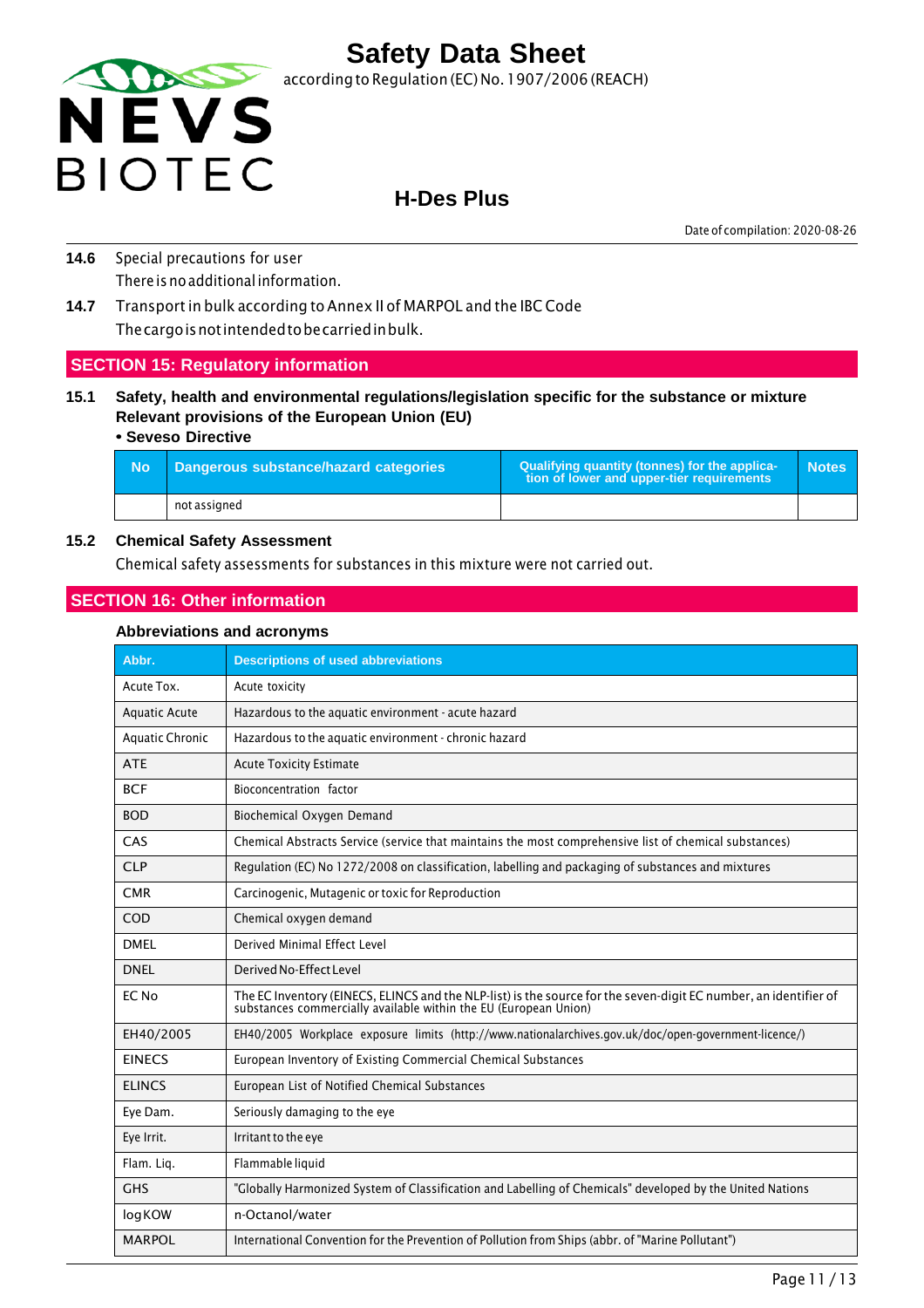

## **H-Des Plus**

Date of compilation: 2020-08-26

| Abbr.          | <b>Descriptions of used abbreviations</b>                            |
|----------------|----------------------------------------------------------------------|
| <b>NLP</b>     | No-Longer Polymer                                                    |
| Org. Perox.    | Organic peroxide                                                     |
| Ox. Lig.       | Oxidising liquid                                                     |
| <b>PBT</b>     | Persistent, Bioaccumulative and Toxic                                |
| <b>PNEC</b>    | Predicted No-Effect Concentration                                    |
| ppm            | Parts per million                                                    |
| <b>REACH</b>   | Registration, Evaluation, Authorisation and Restriction of Chemicals |
| Skin Corr.     | Corrosive to skin                                                    |
| Skin Irrit.    | Irritanttoskin                                                       |
| <b>STEL</b>    | Short-term exposure limit                                            |
| <b>STOTRE</b>  | Specific target organ toxicity - repeated exposure                   |
| <b>STOT SE</b> | Specific target organ toxicity - single exposure                     |
| <b>TWA</b>     | Time-weighted average                                                |
| vPvB           | Very Persistent and very Bioaccumulative                             |
| WEL            | Workplace exposure limit                                             |

#### **Key literature references and sources for data**

- Regulation (EC) No. 1907/2006 (REACH), amended by 2015/830/EU
- Regulation (EC) No. 1272/2008 (CLP, EU GHS)
- Regulation (EU) No 528/2012 (BPR)

#### **Classification procedure**

Physical and chemical properties, Health hazards/environmental hazards: The method for classification of the mixture is based on ingredients ofthe mixture (additivity formula).

#### **List of relevant phrases (code and full text as stated in chapter 2 and 3)**

| Code             | <b>Text</b>                                                     |
|------------------|-----------------------------------------------------------------|
| H <sub>226</sub> | Flammable liquid and vapour.                                    |
| H <sub>242</sub> | Heating may cause a fire.                                       |
| H <sub>271</sub> | May cause fire or explosion; strong oxidiser.                   |
| H302             | Harmful if swallowed.                                           |
| H312             | Harmful in contact with skin.                                   |
| H314             | Causes severe skin burns and eye damage.                        |
| H315             | Causes skin irritation.                                         |
| H318             | Causes serious eye damage.                                      |
| H319             | Causes serious eye irritation.                                  |
| H330             | Fatal if inhaled.                                               |
| H332             | Harmfulifinhaled.                                               |
| H335             | May cause respiratory irritation.                               |
| H372             | Causes damage to organs through prolonged or repeated exposure. |